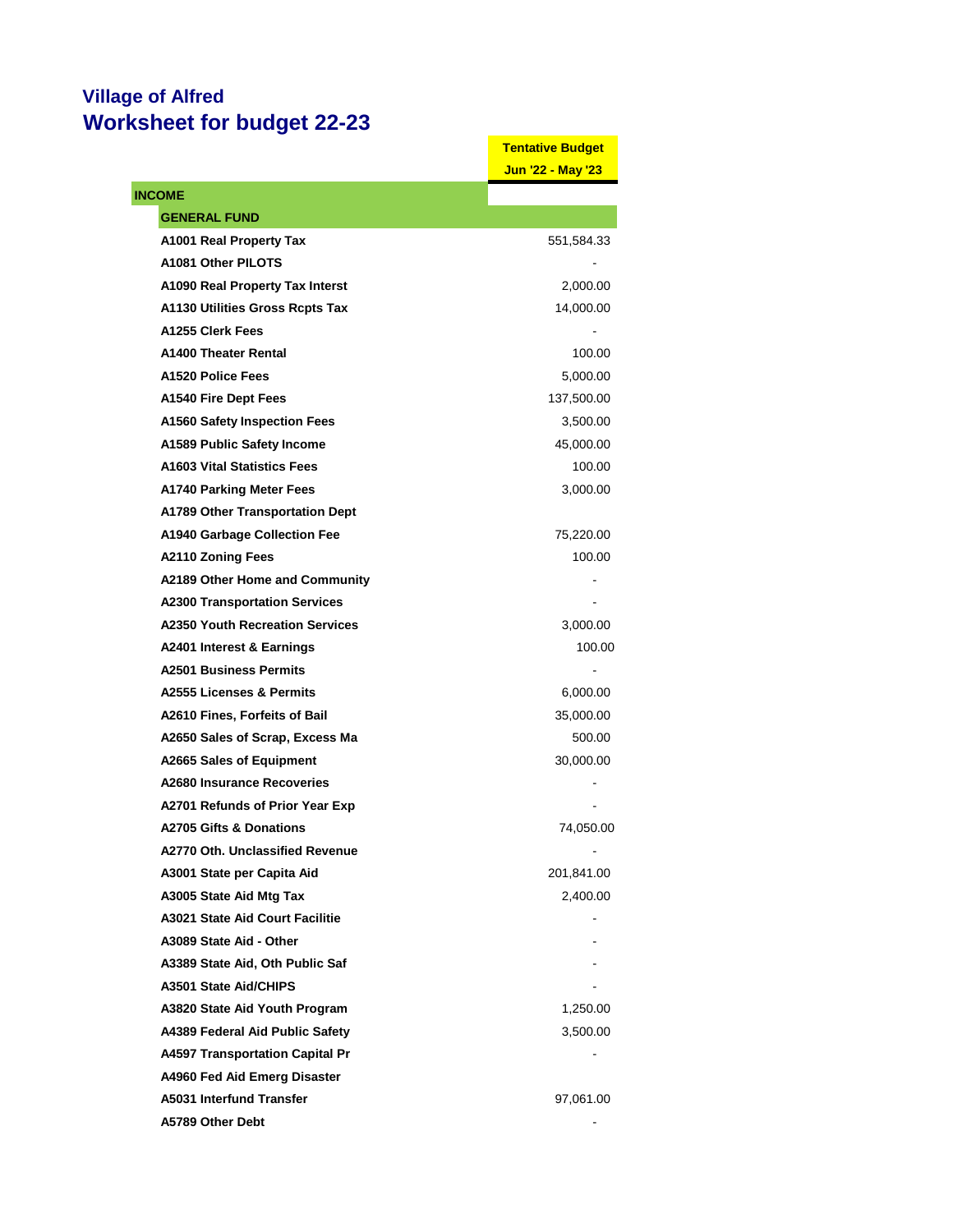| A915.0418 Village Hall Improvements Rsv |              |
|-----------------------------------------|--------------|
| A599 Appropriated GF Balance            | 28,540.09    |
| <b>General Fund Subtotal</b>            | 1,320,346.42 |
| <b>WATER FUND</b>                       |              |
| FX1289 Water Other Income               |              |
| <b>FX2140 Metered Water Sales</b>       | 405,000.00   |
| <b>FX2148 Water Bill Penalties</b>      | 1,500.00     |
| <b>FX2378 Water Sycs to oth Gymts</b>   | 350.00       |
| <b>FX2401 Interest &amp; Earnings</b>   | 50.00        |
| <b>FX2665 Sales of Equipment</b>        |              |
| <b>FX2680 Insurance Recoveries</b>      |              |
| <b>FX5789 Other Debt</b>                |              |
| <b>FX599 Appropriated Fund Balance</b>  | 24,878.44    |
| <b>Water Fund Subtotal</b>              | 431,778.44   |
| <b>SEWER FUND</b>                       |              |
| G2121 Sewer Rents                       | 455,000.00   |
| G2122 Sewer Bonds                       | 133,333.00   |
| G2130 Waste Disposal - Other            | 12,500.00    |
| G2374 Sewer Svcs to Oth Gymts           |              |
| G2389 Other Wastewater Charges          | 500.00       |
| G2401 Interest & Earnings               | 250.00       |
| G2650 Sale of scrap                     |              |
| G2665 Sale of Equipment                 |              |
| G2680 Insurance Recoveries              |              |
| G2770 Othr Unclassified Rev.            |              |
| G3902 St. Aid Planning Studies          |              |
| G5031 Interfund Transfer                |              |
| G5789 Other Debt                        |              |
| <b>G599 Appropriated Fund Balance</b>   | 15,000.00    |
| <b>Sewer Fund Subtotal</b>              | 616,583.00   |
|                                         |              |
| <b>Operating Revenue Total</b>          | 2,368,707.86 |
|                                         |              |
| <b>PENSE</b>                            |              |
| <b>GENERAL FUND</b>                     |              |
| A10101 - Village Board Salaries         | 9,600.00     |
| A10104 Village Board Expenses           | 1,000.00     |
| <b>A11101 Justice Court Salaries</b>    | 18,500.00    |
| <b>A11102 Court Equipment</b>           |              |
| <b>A11104 Justice Court Expenses</b>    | 4 400 00     |

## **EX** A11104 Justice Court Expenses 4,400.00 **A11801 Court Acting Justice 500.00 A12101 Mayor Salary** 3,600.00 **A12104 Mayor Expenses** 900.00 **A13204 Auditing & Accounting 6.000.00 8,000.00 A13251 Clerk-Treasurer Salaries** 34,000.00 **A13254 Clerk-Treasurer Expenses** 5,200.00 **A13554 Assessment Expenses** 1,500.00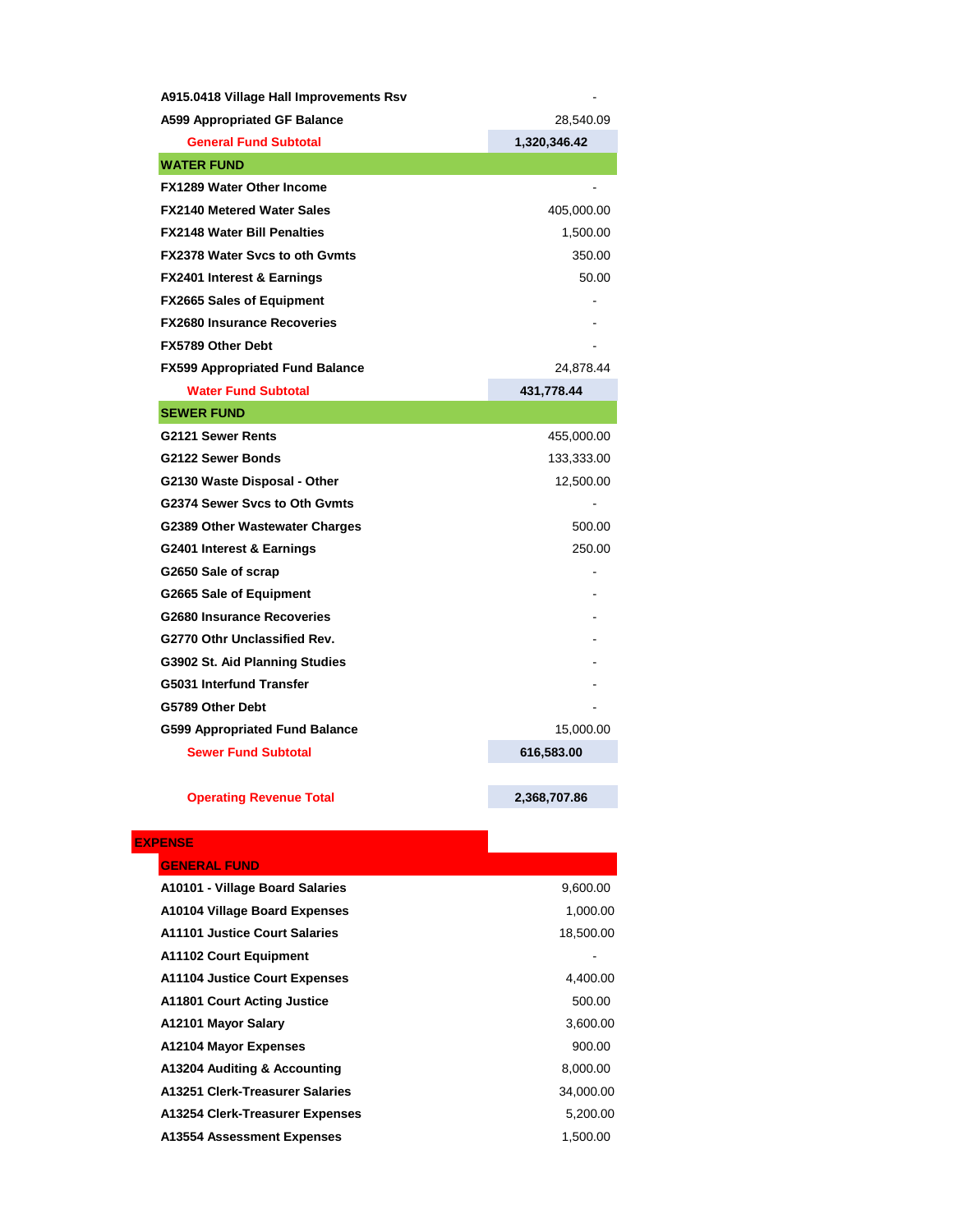| A13754 Credit Card Fees                                         | 0.00                         |
|-----------------------------------------------------------------|------------------------------|
| A14201 Attorney Fees                                            | 6,500.00                     |
| A14204 Attorney Expenses                                        | 1,000.00                     |
| A14501 Elections - Wages                                        | 600.00                       |
| <b>A14504 Elections Expenses</b>                                | 100.00                       |
| A16201 Bldgs. Maint. Wages                                      | 0.00                         |
| A16202 Buildings Equipment                                      | 1,000.00                     |
| A16204 Village Hall Expenses                                    | 13,600.00                    |
| <b>A16504 Central Communications</b>                            | 2,000.00                     |
| A16702 Central Print/Mail Equip                                 | 50.00                        |
| A16704 Central Print/Mail                                       | 3,000.00                     |
| A16802 Data Processing Equip.                                   | 500.00                       |
| A16804 Data Processing Expenses                                 | 5,000.00                     |
| A19104 Unallocated Insurance                                    | 25,500.00                    |
| A19204 Municipal Assoc. Dues                                    | 2,316.00                     |
| A19304 Judgments and Claims                                     | $\qquad \qquad \blacksquare$ |
| <b>A19724 Payments to Treasurer</b>                             |                              |
| A19894 Special Items - Misc.                                    | 500.00                       |
| <b>A19904 Contingency Account</b>                               | 20,000.00                    |
| <b>A31201 Police Salaries</b>                                   | 435,500.00                   |
| <b>A31202 Police Equipment</b>                                  | 5,000.00                     |
| <b>A31204 Police Expenses</b>                                   | 45,500.00                    |
| A33202 Traffic Control Equip.                                   | 250.00                       |
| <b>A33204 Traffic Control Expenses</b>                          | 4,000.00                     |
| <b>A34104 Fire Protection Fees</b>                              | 137,500.00                   |
| A35104 Dog Control Fees                                         |                              |
| <b>A35204 Animal Control Fees</b>                               |                              |
| A36201 Safety Inspection Salary                                 | 10,808.87                    |
| A36204 Code Enforcement Contr                                   |                              |
| <b>A40204 Vital Statistics Fee</b>                              | 100.00                       |
| A45404 Ambulance Fees                                           | 3,958.00                     |
| A50204.4400 Hwy Engineering Svc                                 |                              |
| A51101 General Repairs Wages                                    | 60,120.00                    |
| A51102 General Repairs Equip.                                   | 35,700.00                    |
| <b>A51104 General Repairs Expense</b>                           | 48,250.00                    |
| A51122 Highway Improvements                                     | 5,000.00                     |
| A51822 Street Lighting Equip.                                   | 0.00                         |
| A51824 Street Lighting Expenses                                 | 27,500.00                    |
| A54104 Sidewalks                                                | 2,500.00                     |
| A71404 Playgrounds                                              | 1,000.00                     |
| <b>A72704 Village Band Concerts</b>                             |                              |
| A73104 Youth Programs Expenses                                  | 6,500.00                     |
| <b>A80101 Zoning Salaries</b>                                   | 9,808.87                     |
| <b>A80104 Zoning Expenses</b>                                   | 1,500.00                     |
| <b>A80204 Planning Expenses</b>                                 | 1,300.00                     |
| <b>A81402 Storm Sewers Imprymts</b><br>A81602 Garbage Equipment | 2,000.00                     |
|                                                                 | 0.00                         |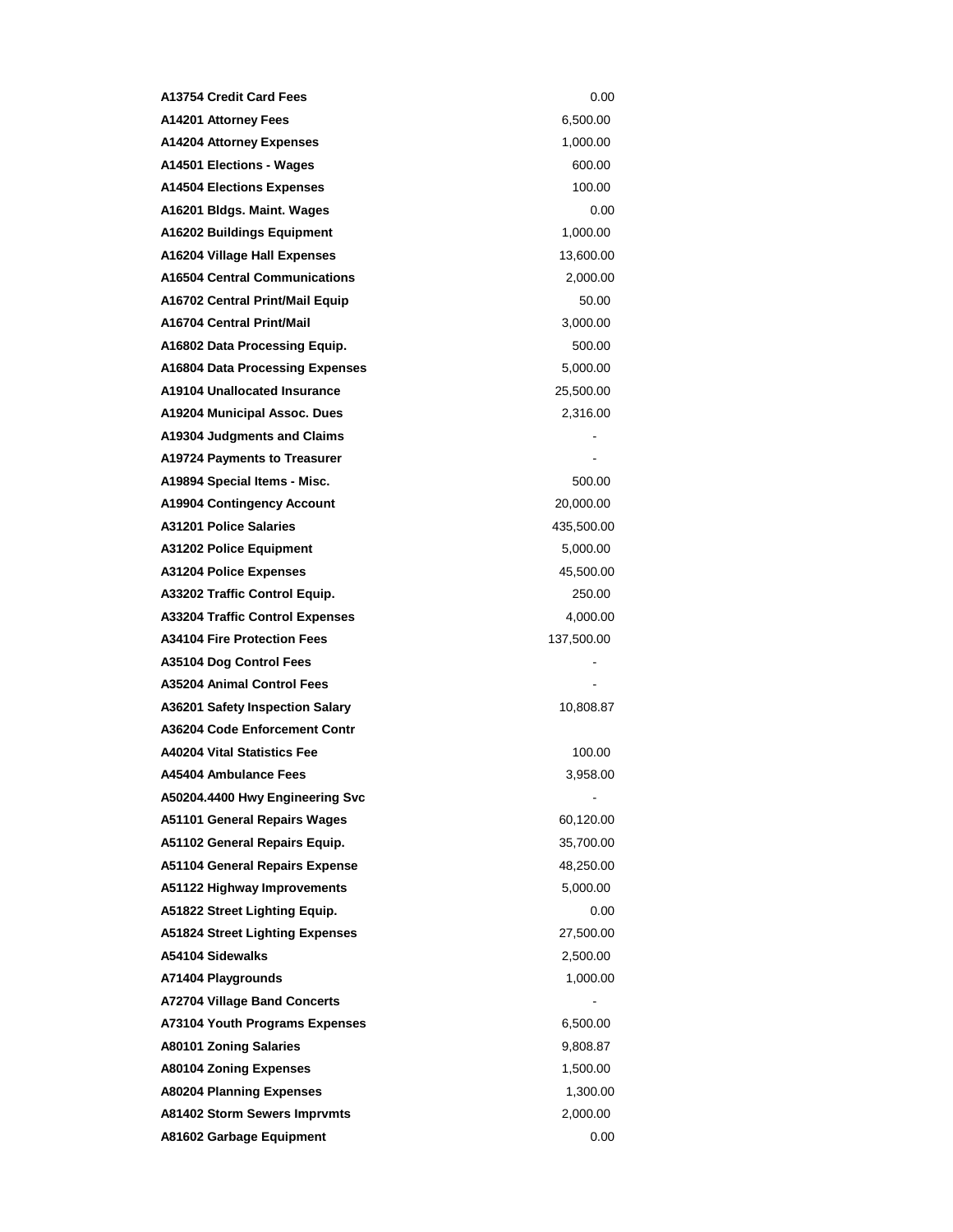| A81604 Refuse/Garbage Expense            | 75,219.67    |
|------------------------------------------|--------------|
| <b>A85104 Beautification</b>             | 350.00       |
| A85602 Shade Trees                       | 1,500.00     |
| <b>A90108 State Retirement</b>           | 18,000.00    |
| <b>A90158 Police Retirement</b>          | 90,000.00    |
| <b>A90308 Social Security</b>            | 43,000.00    |
| A90408 Workers Comp.                     | 10,000.00    |
| A90608 Medical Insurance                 | 69,615.00    |
| A90898 Employee Benefits (ERIP)          |              |
| <b>General Fund Expenses Subtotal</b>    | 1,320,346.42 |
| <b>WATER FUND</b>                        |              |
| <b>FX13204 Auditing &amp; Accounting</b> | 8,000.00     |
| <b>FX19104 Unallocated Insurance</b>     | 25,500.00    |
| <b>FX83101 Water Admin, Salaries</b>     | 17,010.00    |
| FX83102 Water Admin. Equipment           | 40,000.00    |
| FX83104 Water Admin. Expenses            | 31,100.00    |
| <b>FX83204 Water Source Expenses</b>     | 50,500.00    |
| FX83304 Water Purification Exp.          | 12,000.00    |
| <b>FX83401 Water Distr. Salaries</b>     | 81,300.00    |
| FX83402 Water Dist. Equipment            | 0.00         |
| FX83404 Water Dist. Expenses             | 13,000.00    |
| <b>FX90108 Retirement</b>                | 11,293.44    |
| <b>FX90308 Social Security</b>           | 8,000.00     |
| FX90408 Workers Comp.                    | 3,500.00     |
| <b>FX90608 Medical Insurance</b>         | 22,500.00    |
| <b>FX962 Contingency Account</b>         | 15,000.00    |
| <b>FX99010 Interfund Transfer</b>        | 93,075.00    |
| <b>FX90898 Employee Benefits (ERIP)</b>  |              |
| <b>Water Fund Expenses Subtotal</b>      | 431,778.44   |
| <b>SEWER FUND</b>                        |              |
| G13204 Auditing & Accounting             | 8,000.00     |
|                                          |              |
| G19104 Unallocated Insurance             | 25,500.00    |
| G19304 Sewer Judgments/Claims            |              |
| G81101 Sewer Admin. Salary               | 18,900.00    |
| G81102 Sewer Admin. Equipment            | 3,000.00     |
| G81104 Sewer Admin Expenses              | 51,000.00    |
| G81204 WWTP Collect. System Exp          |              |
| G81301 WWTP Salaries                     | 156,650.00   |
| <b>G81302 Sewer Treatmt Equipment</b>    | 33,000.00    |
| <b>G81304 Sewer Treatment Expenses</b>   | 108,750.00   |
| G90108 State Retirement                  | 21,990.18    |
| <b>G90308 Social Security</b>            | 13,000.00    |
| G90408 Workers Comp.                     | 2,500.00     |
| G90608 Medical Insurance                 | 49,100.00    |
| G962 Contingency Account                 | 15,000.00    |
| G97106 Debt Svc on Bond                  | 71,000.00    |